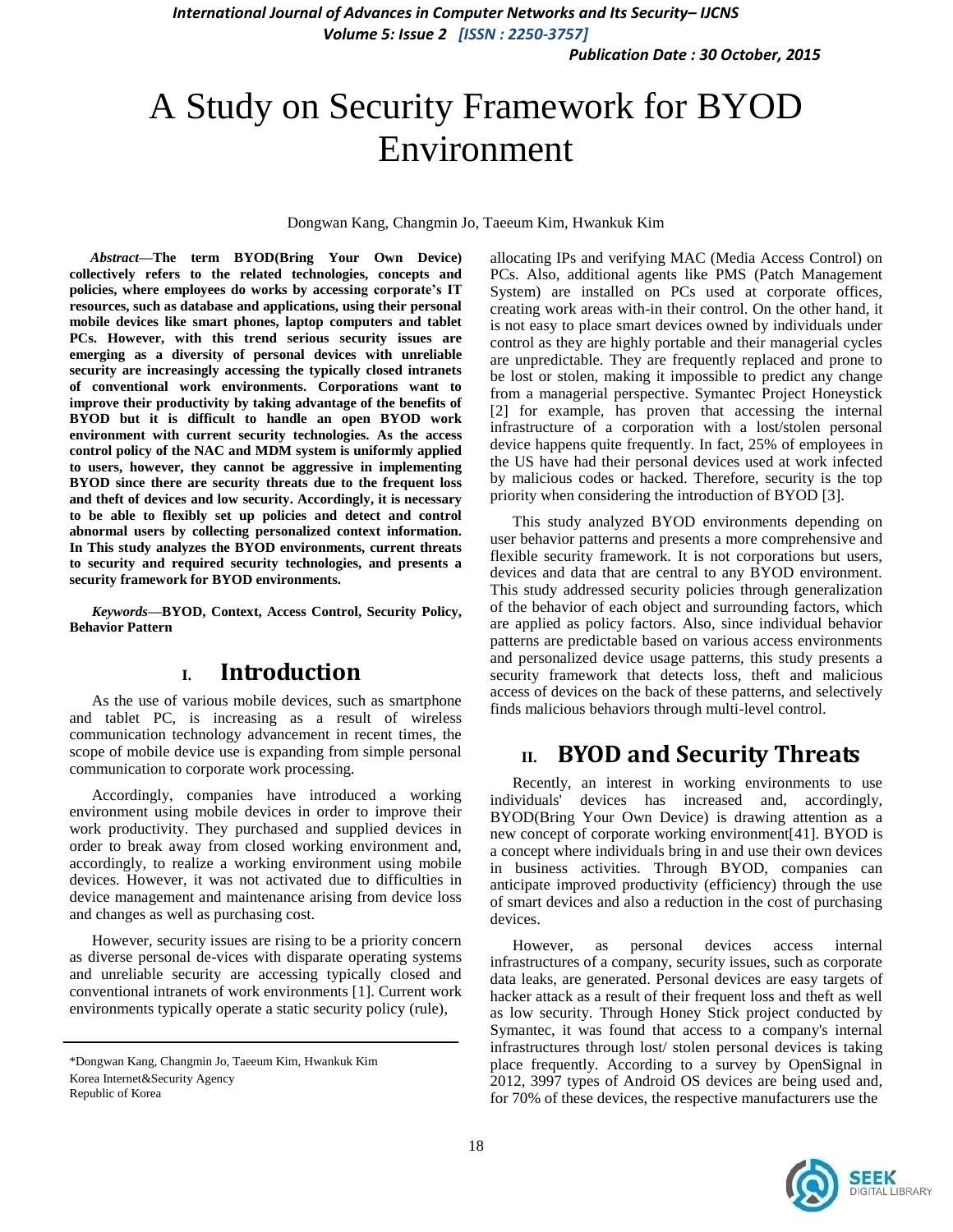#### *Publication Date : 30 October, 2015*



**Figure 1. BYOD Environment**

OS with variation. In addition to this issue concerning the device itself, the security is faced with a difficult situation since corporate confidential data can be easily leaked as a result of negligence in device management. And efficient control of personal devices can be difficult due to frequent device change. In fact, 25% of office workers in the U.S. experienced malicious code infection to or hacking of their devices used in BYOD system. Therefore, the top priority in introducing BYOD system is to establish security for the system.

BYOD environment is comprised of a number of access environments, such as through diverse devices or by wired/ wireless connection. Without considering characteristics of such diverse environments and individual user patterns, it is difficult to flexibly respond to BYOD environment with the existing network security equipment only.

NAC, a network access control security equipment, and MDM, a mobile device management method, are discussed as methods for BYOD security. The functions of NAC are to control accesses by identifying authenticated users or devices, to define access control policies and to force compliance with the security policies in switches or routers. As the release began in full scale in 2006, this solution has since been developed further in terms of the functions it offers. At present, NAC solution provides wired and wireless integrated security functions, such as a powerful IP-based control function, a function to authenticate mobile terminals and a function to verify terminal security and integrity [4].

MDM technology is taking the center stage as of late together with NAC. Displaying the fastest growth among corporate mobile software technologies, the global market scale of MDM expanded from \$3.5 billion in 2011 to \$5 billion in 2012 as a result of the increased necessity of mobile terminal device management [5]. Recently, MDM provides a comprehensively protective function for a variety of channels subject to data leaks, such as operating apps, camera, recorder and Wi-Fi, and, at the same time, a function to administer control on company-wide monitoring and user environment through the central management console.

However, they still have limitations in achieving an ultimate BYOD environment. NAC administers powerful authentication at the time of access. However, it does not engage in any behaviors after the access. In case of MDM, individual users tend to feel reluctant about installing this corporate security program in their personal devices. In addition, BYOD environment dependent on specific devices restricts users' right of selecting personal devices and this is not in conformance with the direction pursued by BYOD.

Unlike the existing intrusion detection system through network traffic analysis, this study proposes a method to model and patternize users' behavioral elements, and thus to identify whether the users' behaviors are normal or not.

## **III. Related Work**

As BYOD has become a hot topic of the industry, many security companies have rushed to release solutions. BYOD related solutions typically emphasize control of the devices. Here, control implies many things; it expands controls mostly available in conventional work environments to personal devices (starting with the security of a device to authentication, registration and data input/output). Its ultimate goal is to secure control over personal devices' access to enterprise data, but its approach is different.

First, network-based technology traditionally handles control and authentication of accessing devices at a network level like an NAC (Network Access Control) [4]. Con-trolling a network can eliminate the dependency of personal devices but has limited control about post admission.

Second, there is device-based control technology such as MDM (Mobile Device Management) [5]. Centralized remote control of a device is enabled by installing a control agent.

Lastly, there is hybrid-type control technology that combines both network-based and device-based technologies. This enables corporations to take a more flexible ap-proach depending on their situation.

In point of behavior analysis, there are several studies.

In [6], a behavior-based NAC model was proposed. This model is classified into groups according to the roles of each network object. In case of a new object access, each group decides the degree of similarity through group voting and a decision for entry is made accordingly. In addition, after entry, it is examined whether or not behaviors of a new object are normal through group voting by the respective group members.

In [7], a method to detect current abnormalities based on network traffic characteristics, such as past packet count, in 3G mobile network environment was proposed. Unlike a wired network, a mobile network displays different traffic characteristics according to such environments as time and day of the week. Therefore, considering time and day of the week elements, this method performs comparative analysis for current behaviors against behavioral patterns of the past under a similar environment.

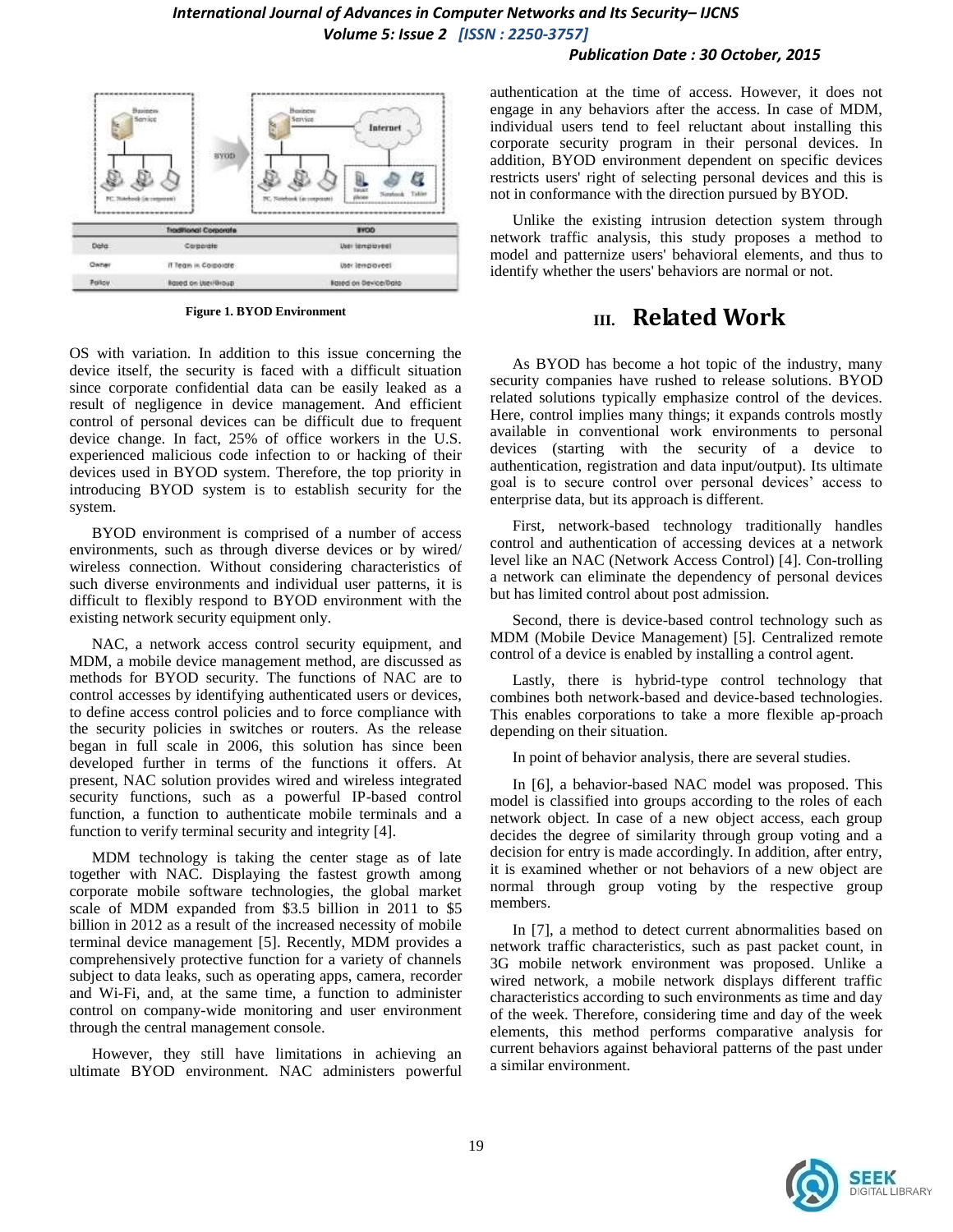*Publication Date : 30 October, 2015*



**Figure 2. Security Framework on BYOD Environment**

# **IV. Security Framework in BYOD**

A corporation should be able to maintain its required levels of security depending on the roles and objectives of the employees and the value and types of information it owns. Also, it should ensure that its policies to maintain such levels of security are based on a sophisticated system that is manageable in an intuitive and flexible manner while incorporating many complex elements[8]. As such, we propose smart access control for BYOD environments, which defines context based on context.

Unlike conventional methods that rely on such components as TCP/IP or user groups, the proposed method is (1) more intuitive, (2) able to define behaviors and context available to be used as policies, (3) transform user behavior into a pattern, and (4) combine various environment factors to establish effective policies.

### *A. Agent-less based personal device security control and automatic device identification/ registration technology*

 Resistance to enterprise security program installation in personal devices

- Realistically difficult to register all personal devices in advance
- Changes in personal device management, such as device loss, use of leased devices and device rental, occur continuously
- Therefore, a technology for personal device management and security control without an agent is necessary

### *B. Security policy based on context of device access/service use*

- Security policies centering on user authentication are associated with difficulties in detecting corporate infrastructure access through lost devices
- In smart work environment, various access situations with different access environment, time, location and network(internet/mobile..) exist
- Even after device access, personal device access control is necessary in the level of internal corporate infrastructures, such as web server and DB
- Therefore, high-level security policies based on personal device access/ service use situation (behavior) information is necessary